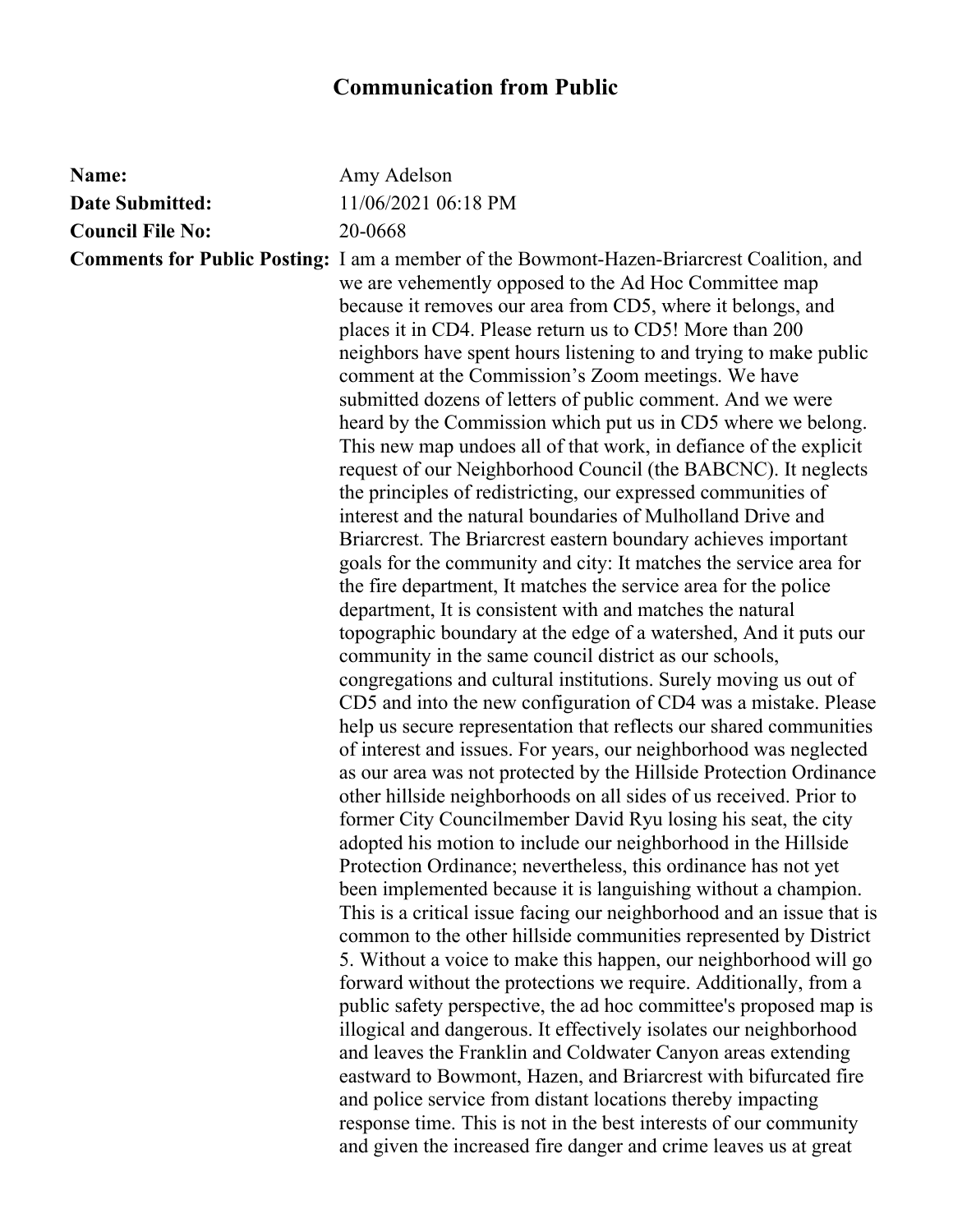risk of life and safety. I have been a resident in the Coldwater Canyon area of Los Angeles for the past 30 years. Over this time period, my neighborhood has experienced significant changes, mostly damaging to our natural topography and open space.. We are a hillside community with single family residences, open hillside space, and wildlife that roams throughout the area. We need to be assured of proper representation at the LA City Council to respond to issues that impact our unique neighborhood. Please put us back in CD5, as the Commission recommended. Thank you Amy Adelson amyadelson1@aol.com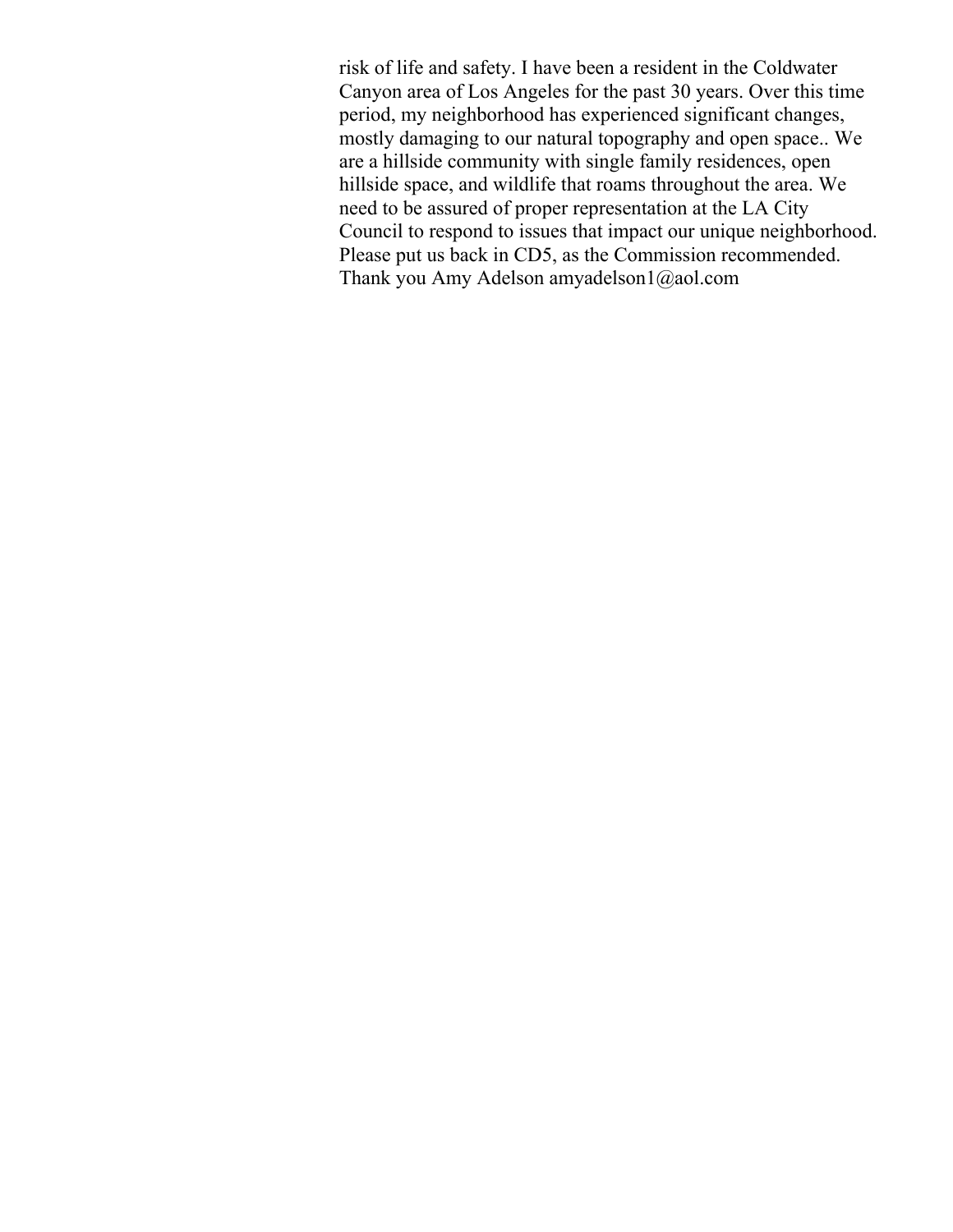| Name:                   | Wanda Cannon                                                                                                                                                                                                                                                                                                                                                                                                                                                                                                                                                                                                                                                                                                                                                                                                                                                                                                                                                                                                                                                                                                                                                                                                                                                                                                                                                                                                                                                 |
|-------------------------|--------------------------------------------------------------------------------------------------------------------------------------------------------------------------------------------------------------------------------------------------------------------------------------------------------------------------------------------------------------------------------------------------------------------------------------------------------------------------------------------------------------------------------------------------------------------------------------------------------------------------------------------------------------------------------------------------------------------------------------------------------------------------------------------------------------------------------------------------------------------------------------------------------------------------------------------------------------------------------------------------------------------------------------------------------------------------------------------------------------------------------------------------------------------------------------------------------------------------------------------------------------------------------------------------------------------------------------------------------------------------------------------------------------------------------------------------------------|
| <b>Date Submitted:</b>  | 11/06/2021 06:49 PM                                                                                                                                                                                                                                                                                                                                                                                                                                                                                                                                                                                                                                                                                                                                                                                                                                                                                                                                                                                                                                                                                                                                                                                                                                                                                                                                                                                                                                          |
| <b>Council File No:</b> | 20-0668                                                                                                                                                                                                                                                                                                                                                                                                                                                                                                                                                                                                                                                                                                                                                                                                                                                                                                                                                                                                                                                                                                                                                                                                                                                                                                                                                                                                                                                      |
|                         | <b>Comments for Public Posting:</b> Los Angeles City Council RE: Redistricting Opposition Dear<br>Council Members: I live in the Franklin<br>Canyon/Coldwater/Bowmont/Hazen/Briarcrest district. I'm<br>opposed to the Ad Hoc Committee map because it removed our<br>area from CD5 and put it in CD4. Please return us to CD5. As a<br>coalition, we have spent hours listening to and trying to make<br>public comment at the Commission's Zoom meetings. We have<br>submitted letters of public comment. And we were heard by the<br>Commission which put in CD5 where we belong. This new map<br>undoes of all that work. It overlooks the principles of redistricting,<br>our expressed communities of interest and the natural boundaries<br>of Mulholland Drive and Briarcrest. The Briarcrest eastern<br>boundary achieves important goals for the community and city: •<br>It matches the service area for the fire department, • It matches<br>the service area for the police department, • Is consistent with and<br>matches the natural topographic boundary at the edge of a<br>watershed, • And puts our community in the same council district<br>as our schools, congregations and cultural institutions. Surely<br>moving us out of CD5 and into the new configuration of CD4 was<br>a mistake. Please help us secure representation that reflects our<br>shared communities of interest and issues. Thank you. Sincerely,<br>Wanda Cannon |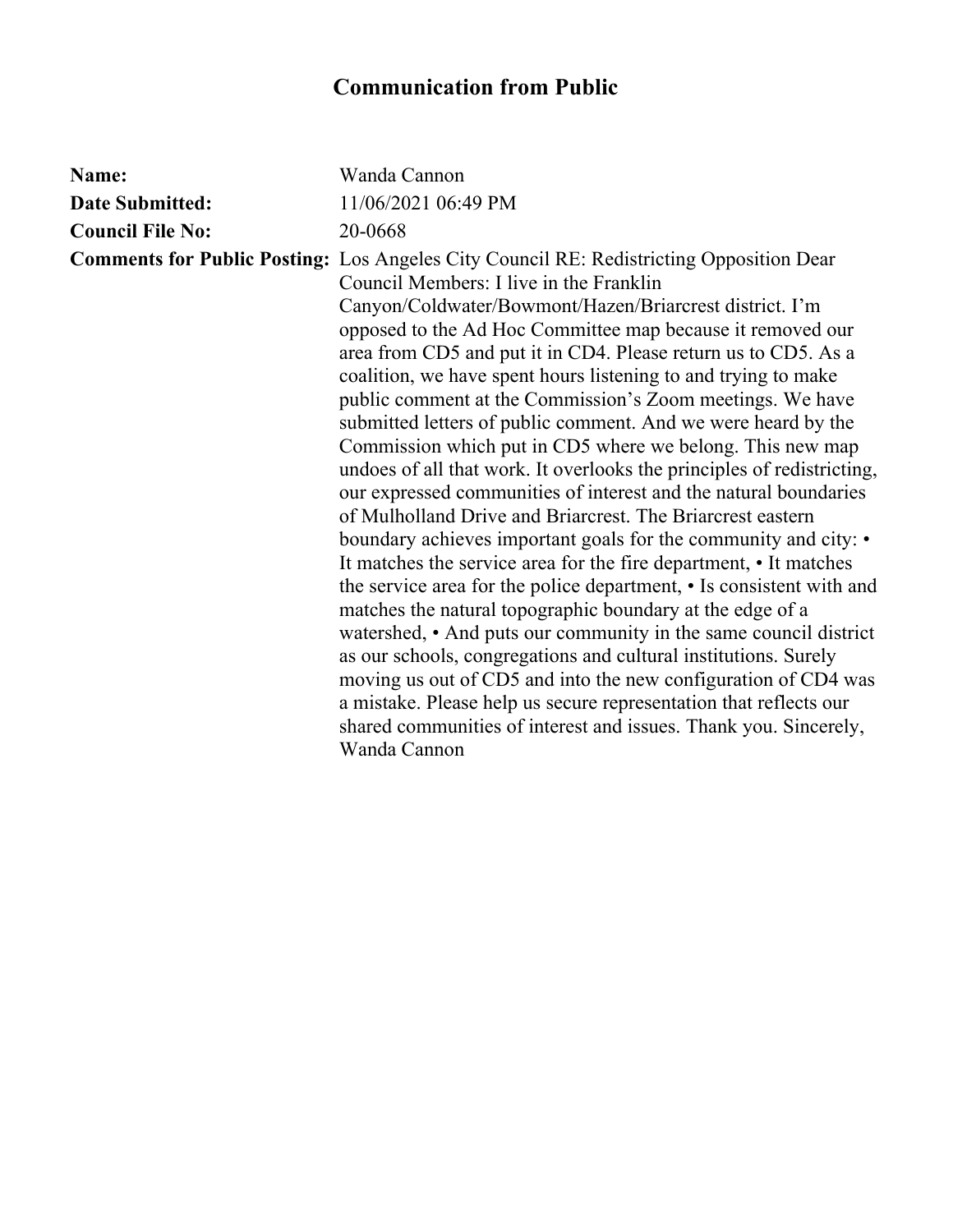### WANDA CANNON

November 6, 2021

Los Angeles City Council

#### RE: Redistricting Opposition

Dear Council Members:

I live in the Franklin Canyon/Coldwater/Bowmont/Hazen/Briarcrest district. I'm opposed to the Ad Hoc Committee map because it removed our area from CD5 and put it in CD4. Please return us to CD5.

As a coalition, we have spent hours listening to and trying to make public comment at the Commission's Zoom meetings.

We have submitted letters of public comment.

And we were heard by the Commission which put in CD5 where we belong.

This new map undoes of all that work.

It overlooks the principles of redistricting, our expressed communities of interest and the natural boundaries of Mulholland Drive and Briarcrest.

The Briarcrest eastern boundary achieves important goals for the community and city:

- It matches the service area for the fire department,
- It matches the service area for the police department,
- Is consistent with and matches the natural topographic boundary at the edge of a watershed,
- And puts our community in the same council district as our schools, congregations and cultural institutions.

Surely moving us out of CD5 and into the new configuration of CD4 was a mistake.

Please help us secure representation that reflects our shared communities of interest and issues.

Thank you.

Sincerely,

Wanda Cannon

2200 BOWMONT DRIVE BEVERLY HILLS, CA 90210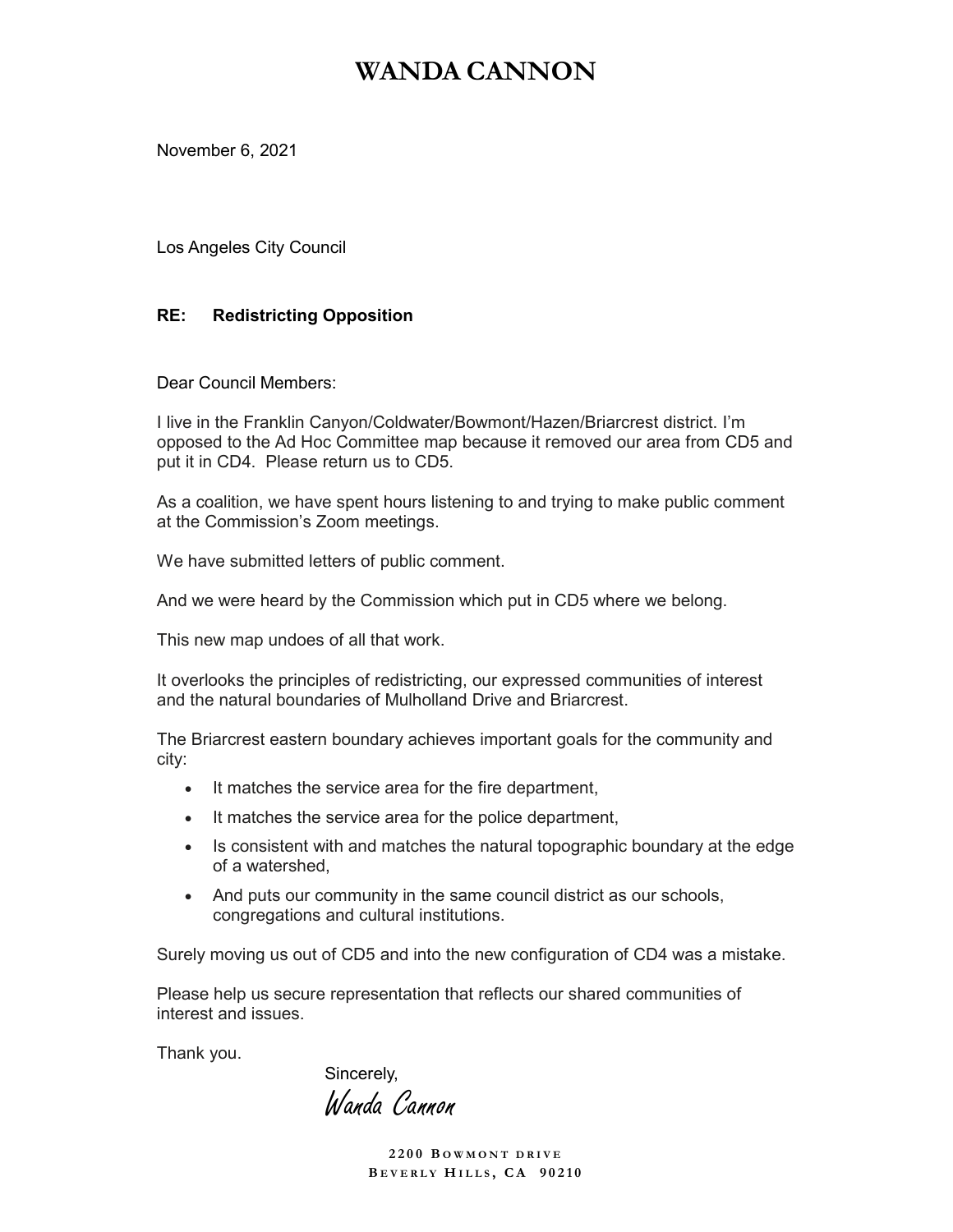| Name:                   | Michael Hakakha                                                                                                                                                                                                                                                                                                                                                                                                                                                                                                                                                                                                                                                                                                                                                                                                                                                                                                                                                                                                                                                                                                                                                                                                                                                                                                 |
|-------------------------|-----------------------------------------------------------------------------------------------------------------------------------------------------------------------------------------------------------------------------------------------------------------------------------------------------------------------------------------------------------------------------------------------------------------------------------------------------------------------------------------------------------------------------------------------------------------------------------------------------------------------------------------------------------------------------------------------------------------------------------------------------------------------------------------------------------------------------------------------------------------------------------------------------------------------------------------------------------------------------------------------------------------------------------------------------------------------------------------------------------------------------------------------------------------------------------------------------------------------------------------------------------------------------------------------------------------|
| <b>Date Submitted:</b>  | 11/06/2021 09:08 PM                                                                                                                                                                                                                                                                                                                                                                                                                                                                                                                                                                                                                                                                                                                                                                                                                                                                                                                                                                                                                                                                                                                                                                                                                                                                                             |
| <b>Council File No:</b> | 20-0668                                                                                                                                                                                                                                                                                                                                                                                                                                                                                                                                                                                                                                                                                                                                                                                                                                                                                                                                                                                                                                                                                                                                                                                                                                                                                                         |
|                         | <b>Comments for Public Posting:</b> I live in the Bowmont/Hazen/Briarcrest district and am opposed to<br>the Ad Hoc Committee map because it removed our area from<br>CD5 and put it in CD4. Please return us to CD5. As a coalition,<br>we have spent hours listening to and trying to make public<br>comment at the Commission's Zoom meetings. We have<br>submitted letters of public comment. And we were heard by the<br>Commission which put in CD5 where we belong. This new map<br>undoes of all that work. It overlooks the principles of redistricting,<br>our expressed communities of interest and the natural boundaries<br>of Mulholland Drive and Briarcrest. The Briarcrest eastern<br>boundary achieves important goals for the community and city. It<br>matches the service area for the fire department, It matches the<br>service area for the police department, Is consistent with and<br>matches the natural topographic boundary at the edge of a<br>watershed, And puts our community in the same council district<br>as our schools, congregations and cultural institutions. Surely<br>moving us out of CD5 and into the new configuration of CD4 was<br>a mistake. Please help us secure representation that reflects our<br>shared communities of interest and issues. Thank you. |